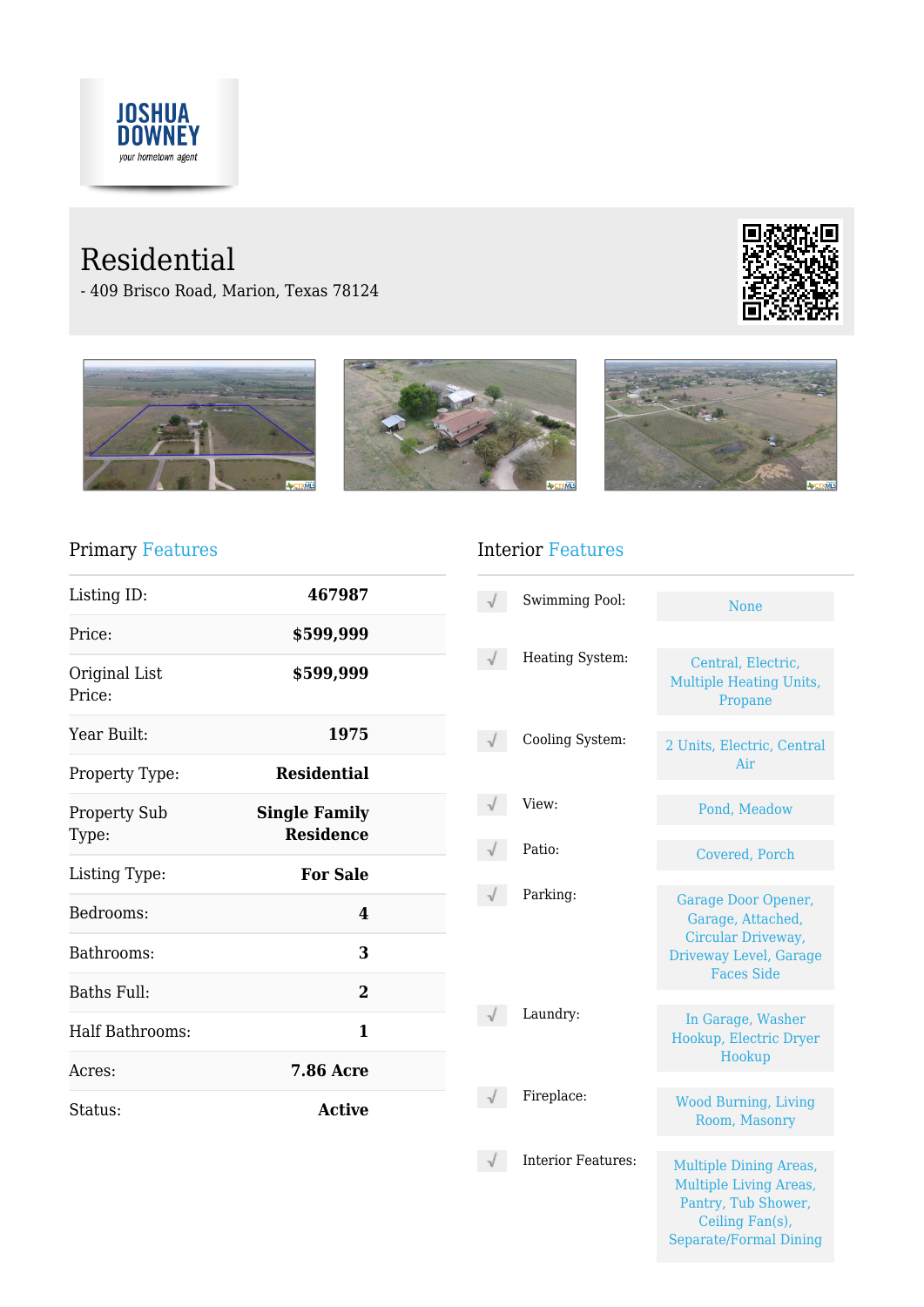Room, Eat-in Kitchen, Breakfast Area, Upper Level Master, Entrance Foyer, Double Vanity, Crown Molding, Multiple Closets, Bookcases, His and Hers Closets, Beamed Ceilings, Laminate Counters, All Bedrooms Up

### Location Information

| Country:       | US               |  |
|----------------|------------------|--|
| State:         | TX               |  |
| County:        | <b>Guadalupe</b> |  |
| City:          | <b>Marion</b>    |  |
| Zipcode:       | 78124            |  |
| Street Suffix: | Road             |  |
| Parcel Number: | 67864            |  |

#### Additional

| Other Utilities: | Electricity Available, |
|------------------|------------------------|
|                  | Propane                |

#### External Features

| <b>Exterior Features:</b>               | Rain Gutters, Porch,<br>Storage, Propane Tank -<br>Owned |
|-----------------------------------------|----------------------------------------------------------|
| Fencing:                                | Chain Link, Back Yard,<br><b>Picket</b>                  |
| Foundation:                             | Slab                                                     |
| Waterfront:                             | No                                                       |
| List Office<br>eXp Realty, LLC<br>Name: |                                                          |
| AssociationFee:                         | \$0                                                      |
| AssociationFee:                         | \$0                                                      |
| AssociationFeeF<br>requency:            | \$0                                                      |
| AssociationFeeIn<br>cludes:             | \$0                                                      |
| AccessibilityFeatur<br>$\text{es}:$     | Level Lot                                                |
| Appliances:                             |                                                          |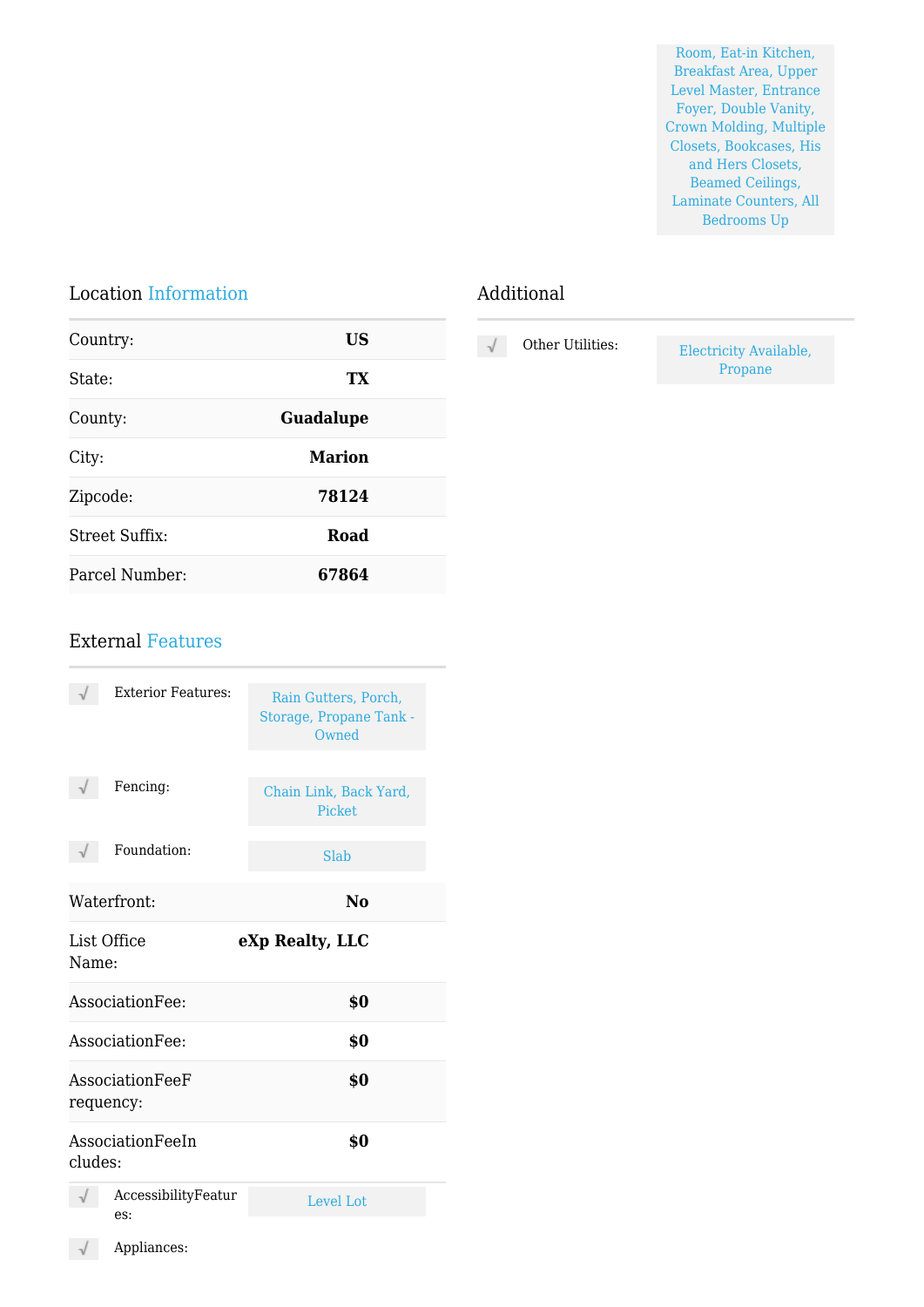Dishwasher, Range, Refrigerator, Water Heater, Gas Range, Propane Water Heater, Range Hood

| AssociationFee:               | \$0                                    |
|-------------------------------|----------------------------------------|
| AssociationFeeF<br>requency:  | \$0                                    |
| CommunityFeature<br>S:        | None                                   |
| ConstructionMat<br>erials:    | <b>Masonry, Vinyl</b><br><b>Siding</b> |
| TaxYear:                      |                                        |
| DaysOnMarket:                 | 74                                     |
| GarageYN:                     | Yes                                    |
| GarageSpaces:                 | 2                                      |
| Roof:<br>$\sqrt{}$            | Shingle, Composition                   |
| LivingArea:                   | 2,797 Sqft                             |
| Levels:<br>$\sqrt{}$          | Two                                    |
| StreetDirSuffix:              | E                                      |
| StreetDirPrefix:              | W                                      |
| Flooring:                     | Carpet, Tile, Laminate                 |
| FrontageType:                 | <b>Other</b>                           |
| ExistingLeaseTy<br>pe:        | <b>Not for Lease</b>                   |
| Sewer:<br>√                   | <b>Septic Tank</b>                     |
| TaxAnnualAmou<br>nt:          | \$0                                    |
| NewConstructio<br>nYN:        | <b>Yes</b>                             |
| DirectionFaces:               | <b>Northeast</b>                       |
| ElementaryScho<br>olDistrict: | <b>Marion ISD</b>                      |
| HighSchoolDistri<br>ct:       | <b>Marion ISD</b>                      |
| MiddleOrJuniorS               | <b>Marion ISD</b>                      |